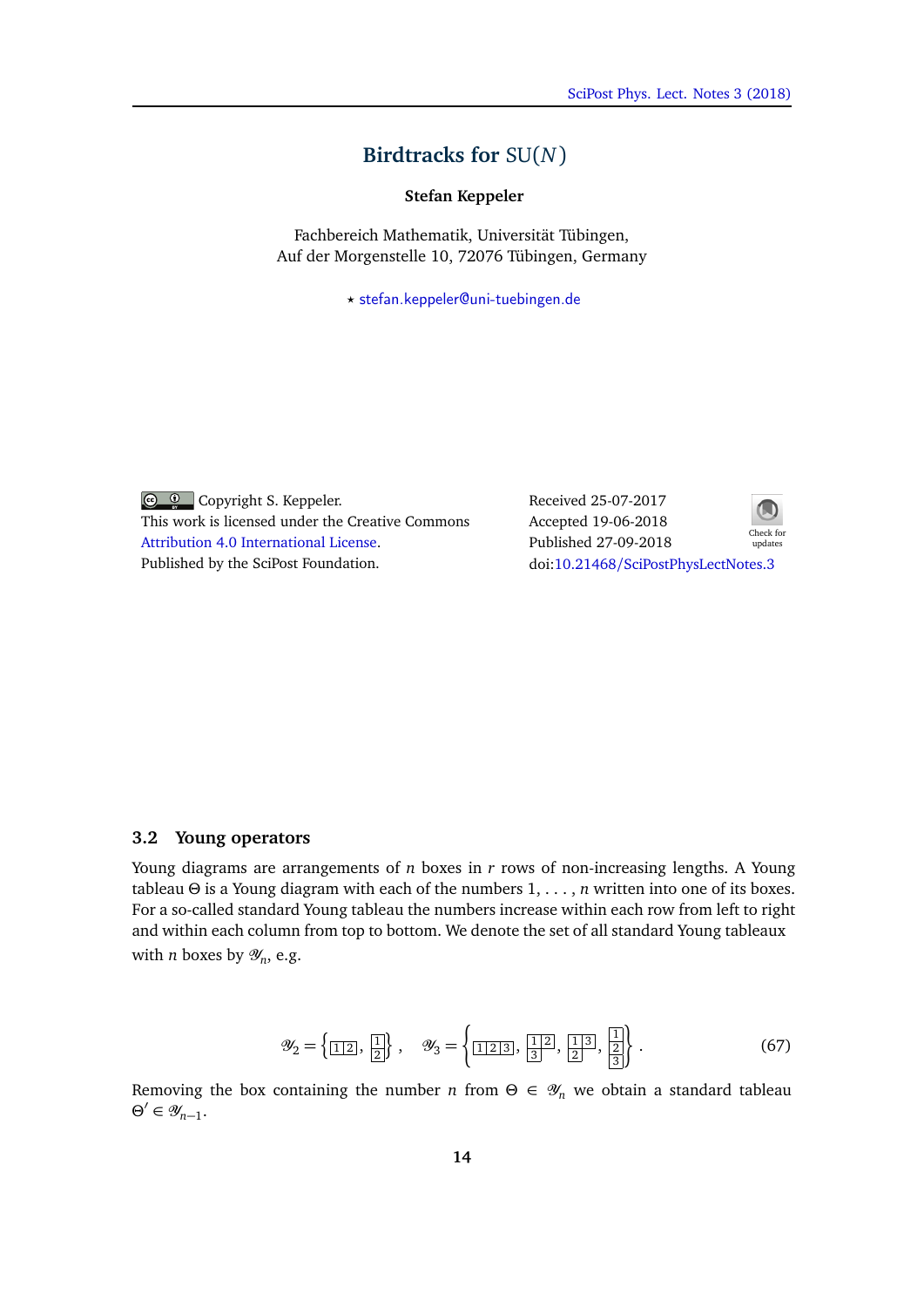For  $\Theta \in \mathcal{Y}_n$  let  $\{h_{\Theta}\}\$  be the set of all horizontal permutations, i.e.  $h_{\Theta} \in S_n$  leaves the sets of numbers appearing in the same row of *Θ* invariant. Analogously, vertical permutations *v<sup>Θ</sup>* leave the sets of numbers appearing in the same column of *Θ* invariant. The Young operator *Y*<sub>Θ</sub> is then defined in terms of the row symmetrizer,  $s_{\Theta} = \sum_{\{h_{\Theta}\}} h_{\Theta}$ , and the column antisymmetrizer,  $a_{\Theta} = \sum_{\{v_{\Theta}\}} sign(v_{\Theta})v_{\Theta}$ , as

<span id="page-1-0"></span>
$$
Y_{\Theta} = \frac{1}{|\Theta|} s_{\Theta} a_{\Theta} \,. \tag{68}
$$

Note that as opposed to Eq. (57) we have not included normalising factorials. The normalisation factor is given by the product of hook lengths of the boxes of *Θ*, and thus depends only the shape of the Young tableau, i.e. on the Young diagram. The hook length of a given box counts the number of boxes below and to the right of this box, adding one for the box itself. For illustration we write the hook lengths into the boxes of a couple of Young diagrams,

$$
\boxed{2|1}, \quad \boxed{\frac{3}{1}}, \quad \boxed{\frac{3}{2}}, \quad \boxed{\frac{3}{2}\frac{1}{1}}, \quad \boxed{\frac{4}{2}\frac{3}{1}}.
$$
\n
$$
(69)
$$

and calculate the corresponding normalisation factors,

$$
|\Box| = 2
$$
,  $|\Box| = 3$ ,  $|\Box| = 6$ ,  $|\Box| = 12$ ,  $|\Box|| = 24$ . (70)

Young operators  $Y_{\Theta}$  ∈  $\mathscr{A}(S_n)$  corresponding to standard Young tableaux are primitive idempotents. For Θ,  $\theta \in \mathscr{Y}_n$  they satisfy  $Y_{\Theta}Y_{\theta} = 0$ , i.e. they are transversal, if the corresponding Young diagrams have different shapes. Unfortunately, for different Young tableaux of the same shape it can happen that  $Y_{\Theta}Y_{\vartheta} \neq 0$  when  $n > 4$ .

In birdtrack notation we can draw Young operators, using partial (anti-)symmetrisers as introduced in Eq. (60), e.g.



Note that the normalisation factors are in agreement with Eq. [\(68\)](#page-1-0) and the normalisation (57) of (anti-)symmetrisers. The following 5-box examples illustrate the loss of transversality for  $n > 4$ ,



<span id="page-1-1"></span>as we have

$$
Y_{\frac{1|3|5}{2|4|}} Y_{\frac{1|2|3}{4|5|}} = 0 \quad \text{but} \quad Y_{\frac{1|2|3}{4|5|}} Y_{\frac{1|3|5}{2|4|}} \neq 0. \tag{73}
$$

**Exercise 16** *Verify Eq.* [\(73\)](#page-1-1)*.*